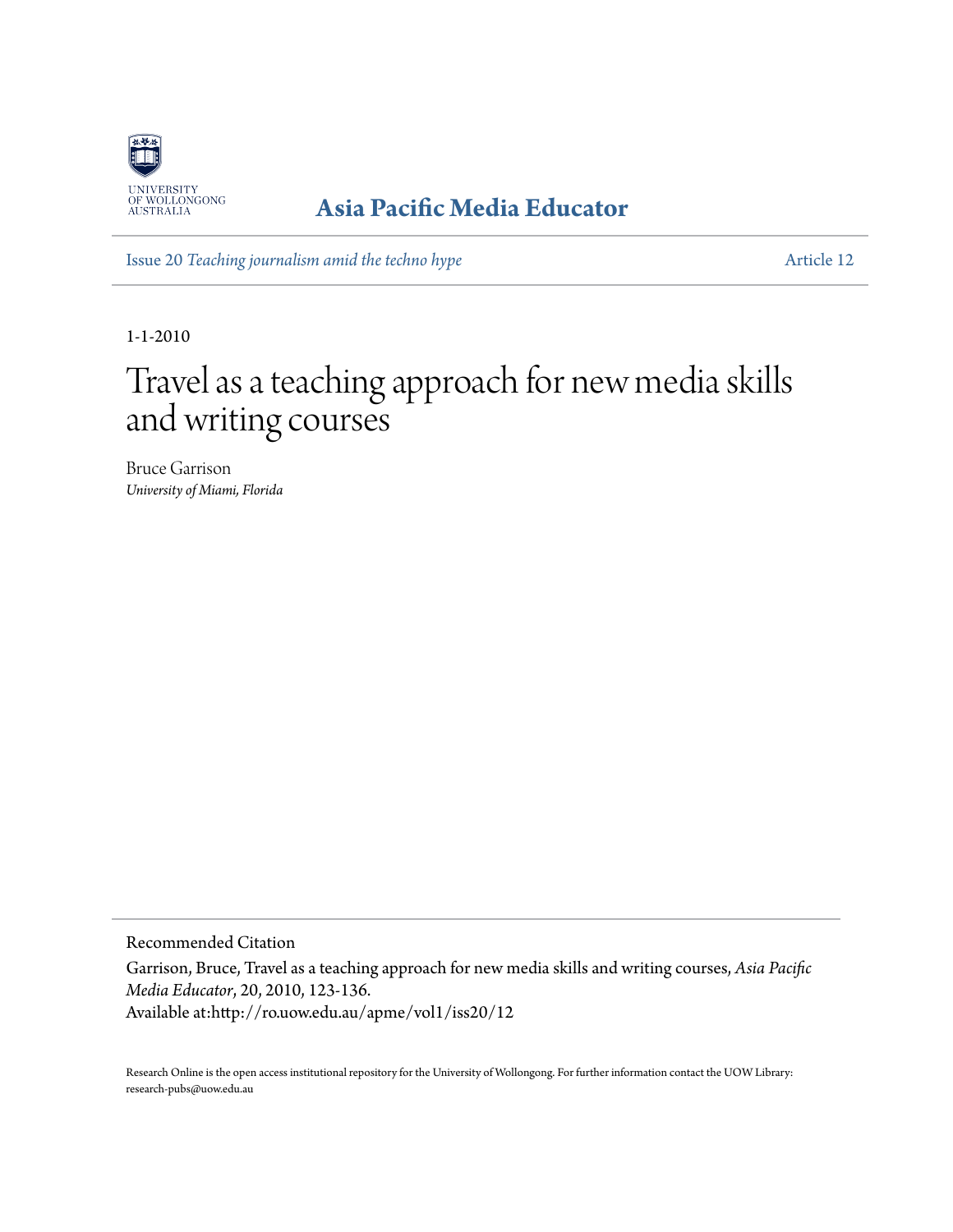# Travel as a teaching approach for new media skills and writing courses



**Bruce Garrison** University of Miami, Florida bruce@miami.edu

In today's global community, local and overseas travels are essential to student learning. This paper posits that travel enhances students' journalism experience and can be used to facilitate their education in new media and digital technology. Portable digital media technologies, which students are highly familiar with, create opportunities to teach them hands-on convergence and multimedia skills in travel-based journalism courses. The paper concludes with examples of how travel and new media technologies are combined to teach traditional news reporting, feature writing, travel writing, and other courses regardless of whether the program has an international or multimedia-convergence emphasis.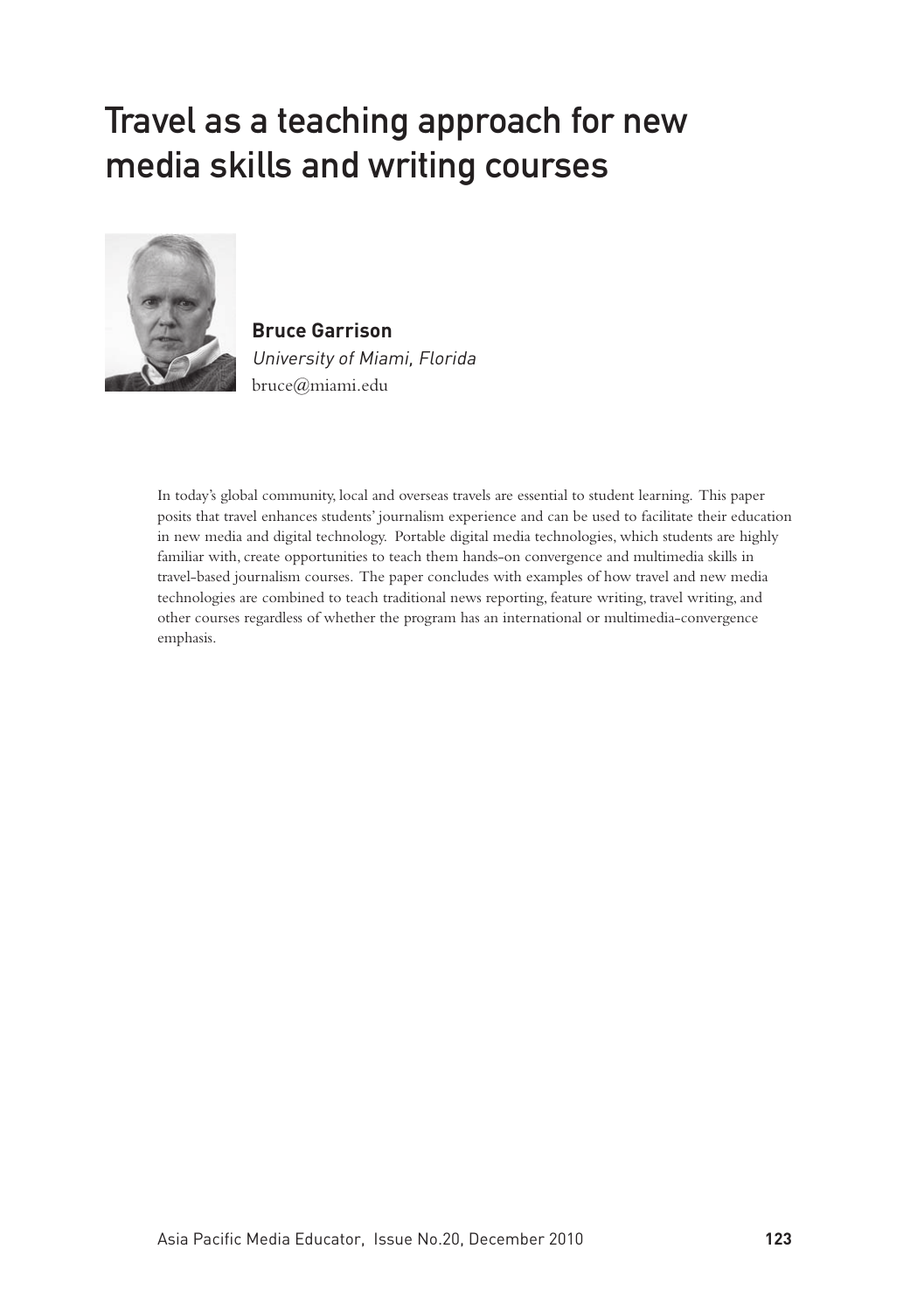Today's new media technology can be taught in a traditional classroom, a sophisticated multimedia lab, or just about anywhere else, for instance, on the road while traveling with students. The combination of portable new media technologies and declining costs of internet access make their use practicable both on and off campus. Many students today have their own laptop computers or at least a small digital camera and have access to digital audio and video recording devices. Many own 3G or 4G cell phones. Taking a new media-based course on the road makes sense if the objective is to enhance students' reporting, writing, and editing skills using new media. Travel itself creates valuable story telling opportunities for students.

At the University of Miami, groups of our students have spent the summers of 2006 through 2010 in China. During two of those years, some also visited Thailand. They have had many of their best stories and blogs distributed for global readership on a course-based website *(http://com.miami.edu/china)*. They also produced dozens of extended feature stories and photo packages about the places they saw and the people they met. In 2009, visual communication and journalism students spent about two weeks in Idaho producing content for the Special Olympics World Winter Games official website. Their work included still photography, interviewing and story writing, video shooting and editing for web packages and audio slideshows *(http://live. specialolympics.org/).* 

Another group visited Panama to report about fresh water issues for a Knight Center for International Media website *(http://1h2o.org)* devoted to global water problems. The project was the cornerstone of an upper level reporting and convergence course. Students used still digital cameras, video cameras, digital audio recorders, cell phones, and laptop computers with both ethernet and wireless internet to report, write, and produce their work. Stories, photographs, videos, and audio slideshows focused on the impact of Panama Canal expansion on access to fresh water in two poor rural villages, and the impact of limited water supply on communities isolated from Panama City. The year before, the same course produced multimedia content about fishing conditions and the environmental status of local Biscayne Bay as well as multimedia content for a website about National Park Service careers.

From the local and overseas travels, students learn about culture and society, journalism practices, history, archaeology, politics, and other social sciences. They begin to understand the impact of globalisation on their lives. And they apply their learning to their news and feature stories. Journalism and other courses that add international travel to its curriculum become a type of "supercourse" by combining the unavoidable learning about foreign cultures, history, language, economics, and politics with the content native to the specific course.

The intellectual, psychological, cross-cultural, and personality benefits of these courses further a student's personal growth and maturity. Global learning and personal development are one example (Braskamp, Braskamp, & Merri1l, 2009). International travel encourages students to get away from their individualistic, insular, and perhaps even more isolated lives created by being born and raised in a network-computer generation of communication and education. This is a paradox, in some ways, for today's "net generation" college students, who, research has shown, learn quite differently from the generation before them (Oblinger & Oblinger, 2005).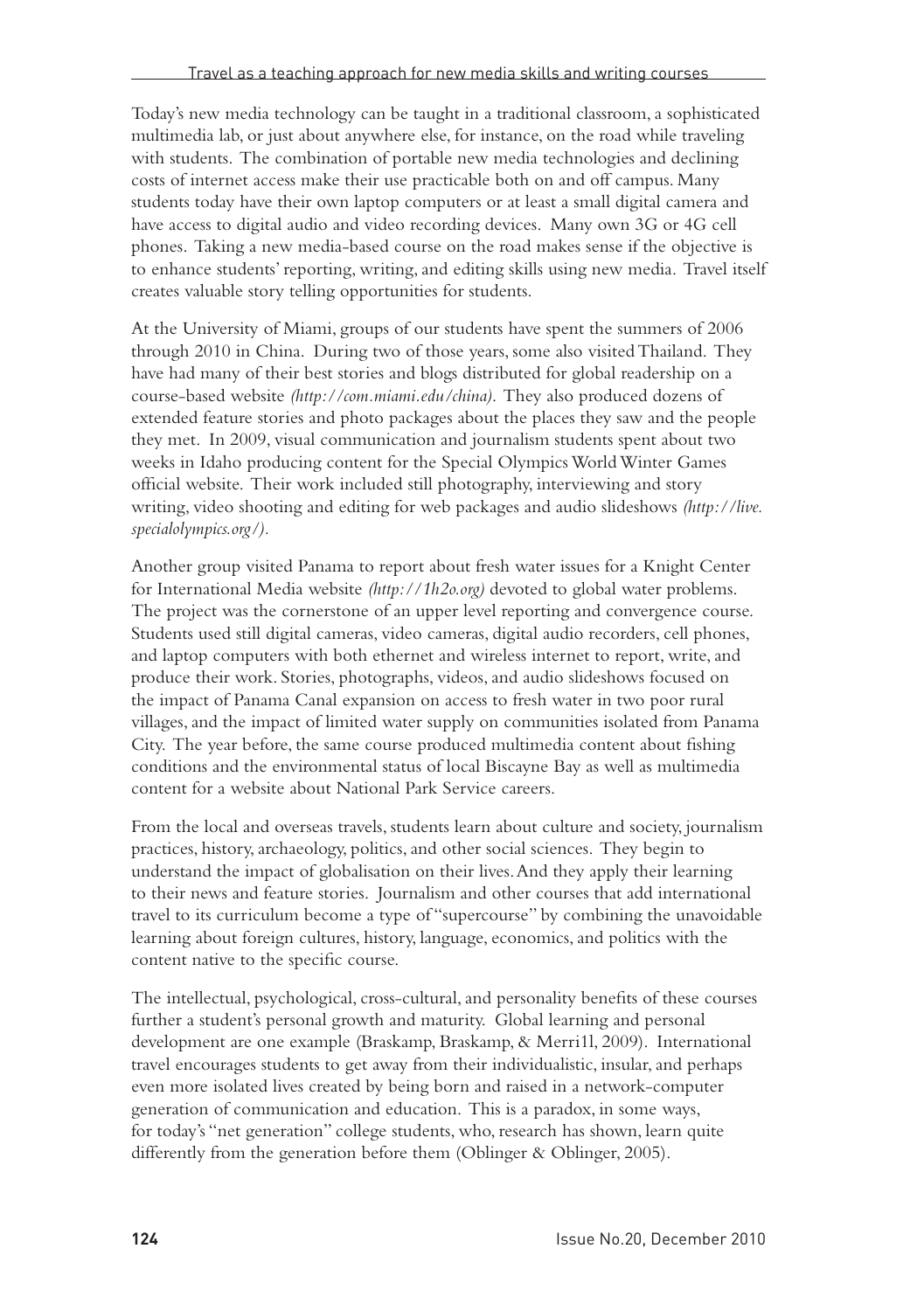The Institute of International Education Research, funded by the US State Department's Bureau of Educational and Cultural Affairs, revealed a record number of students studying for university credit abroad just before the recent global economic recession. The total reached 223,534 in 2005-06, but was at 174,629 only three years earlier (Gutierrez, Bhandari & Obst, 2008; Anonymous, 2006; Gardner & Witherell, 2004). Most interesting among the numbers is the eight to ten percent growth rate. Countries hosting the most students included the United Kingdom, Italy, Spain, France, and Australia. The numbers also revealed growing interest in non-English speaking countries in Europe and Asia (Gutierrez, Bhandari & Obst, 2008; Anonymous, 2006; Gardner & Witherell, 2004).

Indeed, in a globalised world of wired communication, travel has become an essential part of student learning. This paper suggests that travel adds significant global perspectives and new story telling skills to the journalism education experience. A travel program can easily be added to existing journalism curriculum with minimal funding and faculty-administration effort. The paper provides case examples of how travel and new media can be combined to complement traditional news reporting and feature writing courses to make them extraordinary components of a journalism major regardless of whether the program has an international or multimedia-convergence emphasis.

#### Importance of experiential learning

Experiential learning has been discussed in the literature on education for nearly three-quarters of a century (Dewey, 1938; Dewey, 1944). This approach has its roots in professional journalism practices from a century ago in which the first journalism and mass communication education programs originated. The importance of hands-on or experiential assignments in the "real world" to the journalism education and training process is well-documented in the literature (Casey, 1976; Westmoreland, 1976; Harper, 1977; Friedlander, 1978; Kochersberger, 1984). The literature also recognise the value of laboratory newspapers, magazines, and other forms of distribution of student work (Pfaff, 1977).

Travel is not limited to reporting and writing or to multimedia-convergence skills courses. Journalism educators have often taken students on visits to newsrooms and major media centers such as New York, Los Angeles, London, or Washington (for example, see O'Keefe, 1979; Swartz, 1983). And for generations of students, professors have accompanied students to academic and professional organization meetings to enhance their classroom experiences. The core purpose of such familiarity trips, however, is often not to write or report journalistically.

#### Globalisation and the value of travel

The Accrediting Council on Education in Journalism and Mass Communication in the United States have for some time rationalised that course contents should be more global and cross-cultural in outlook. "Globalisation— and all of its ramifications— is a reality journalism and mass communication schools must address," wrote university professors Lyle D. Olson and John E. Getz (2004). They conclude, however, that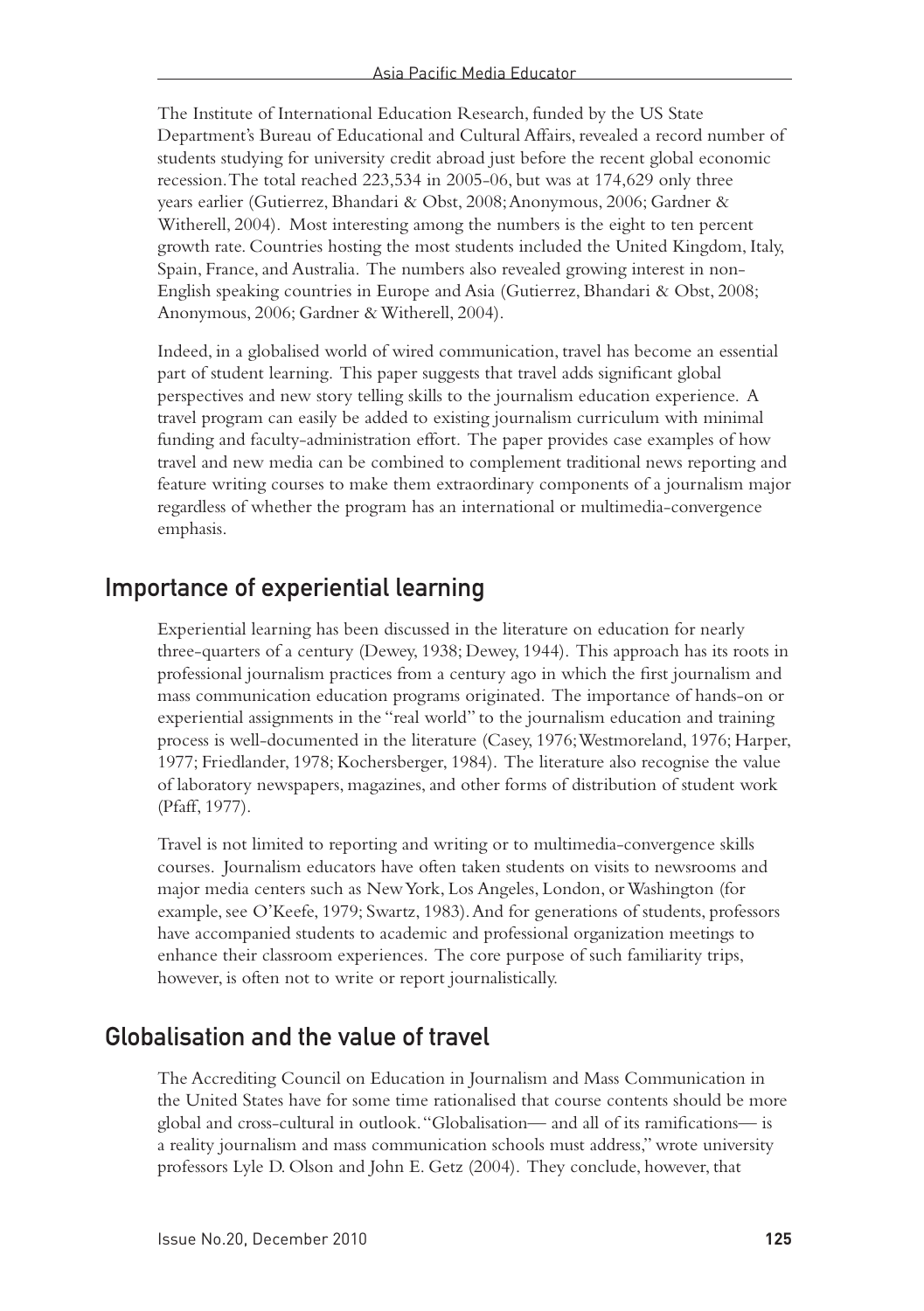globalisation is not widely researched, nor has it received much attention in journalism and mass communication programs.

Callahan (2003) discusses the new ethical challenges facing journalism and mass communication educators that involve globalisation. Among them, he mentions that growing global interconnection and interdependence requires universal values and ethical behaviors for journalists.

Dutch educator Mark Deuze (2001) cites globalisation as a major concern for educating today's journalism and mass communication students. Holm (2002) points to a "forgotten globalization of journalism education" that has traditionally focused on "training people for jobs rather than educating people for life" (p. 68). Holm also notes that the process of globalisation is slow and not helped by the declining numbers of students taking foreign language courses in the United States and that very few American undergraduate students participate in study-abroad programs. Any effort to internationalise higher education, in general, he says, is hindered by financial concerns, other higher education priorities, or just a lack of interest.

He adds that "journalism education needs to break out of the national mold in which it has been traditionally cast" (p. 67). To do this, internationalization or traveling to a different country, is only the first step. "Making students understand globalisation requires a learning experience that matches the process that takes place every day in global companies where national identities are supplemented by overarching transnational identities and ways of defining problems" (p. 70).

Thus, my rationale for exposing students to the realities of wired global communities through international travel. This strategy is strengthened by the fact that college students are already spending semesters abroad, taking spring break trips to the Caribbean or Latin America, volunteering in developing nations, spending summers back-packing in Europe, and even traveling to study in Asia and Africa. Our journalism students are often involved in one or more domestic trips per semester.

The use of travel in news reporting and visual communication classes is generally limited to regional locations to keep costs under control and because assignments are often prepared for local publications. Travel in feature writing classes is different. For this course, we use both national and international travels, depending on when the course is offered. Fall and spring offerings are generally restricted to three or four day domestic trips because of time and financial limitations. Summer classes take longer international trips such as five to six weeks in Europe, Asia, and Latin America. Most courses offered fit into the traditional three-credit model for an undergraduate class that meets for about 28 sessions for 75 minutes per session. Credit and non-credit programs for overseas travel vary in that they offer students the option of either three or six credits since these are full six-week summer session courses.

Another key difference is that these courses are less structured than the regular 75-minute sessions. Instead, students may meet daily for shorter periods or less frequently for longer periods, depending on needs of the particular class session. In recent classes in Europe and Asia, for example, courses provided more professorstudent contact time in group settings than the traditional three-credit course and considerably more tutorial or individual time evaluating work and discussing with students than would be expected in a typical class on our home campus.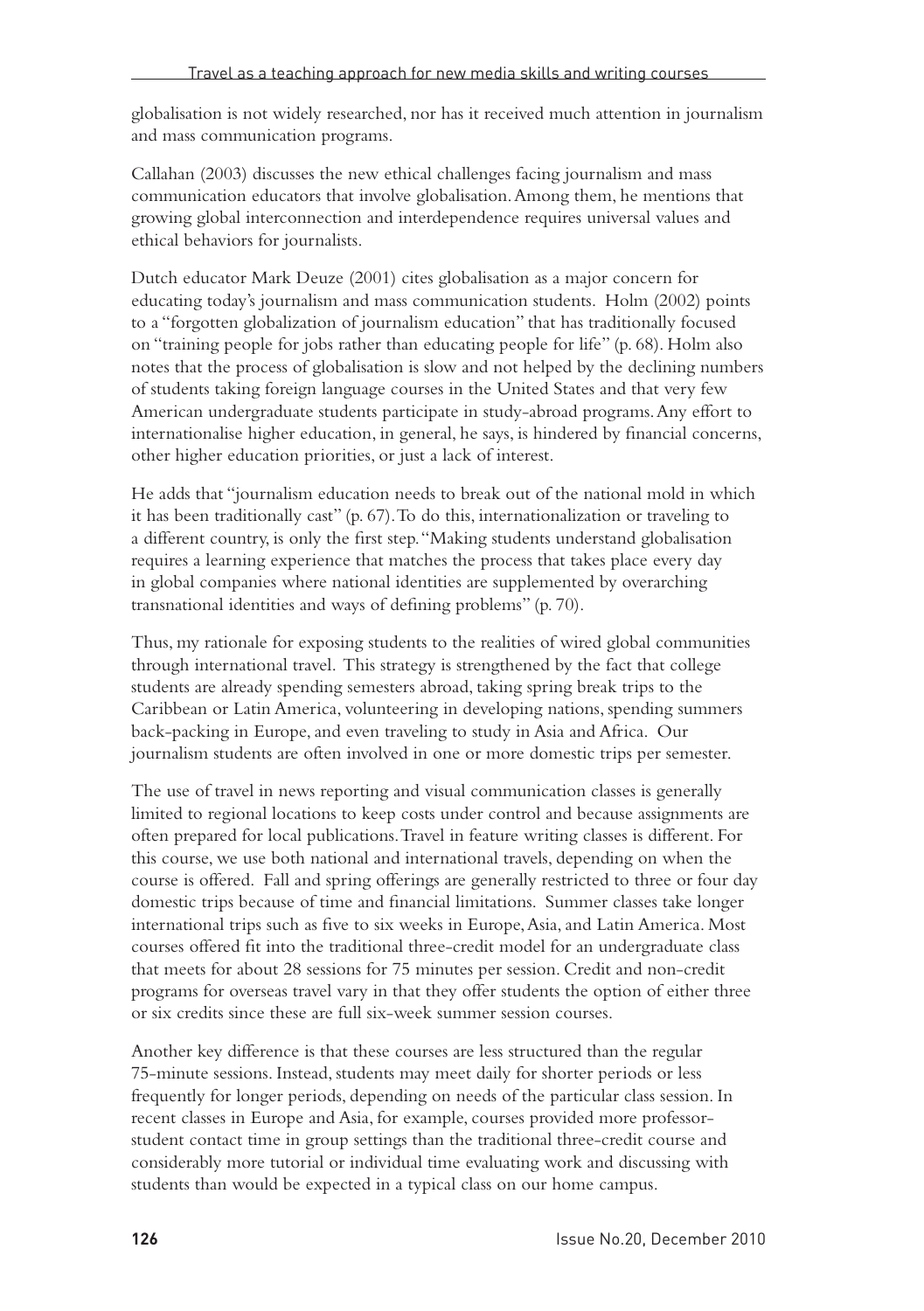#### Faculty qualifications

For effective integration of travel into a new media skills or convergence course, faculty members must be willing to travel with groups of students. Our courses in fall and spring may be as large as 16 students. Typically, two-thirds to three-quarters of the class will make a trip. For more local or regional trips, full participation is not uncommon.

It is essential to note that to introduce and teach new media and convergence skills in these courses, faculty must have writing and editing teaching skills and able to teach and use the relevant new media tools. It is critical for the professor to bring to class advanced levels of portable computer, network, web content production, audio, and video skills as well. This ability, when traveling, is often quite important to the success of a course. Invariably, professors will be called upon to solve technical problems ranging from operating system or hardware crashes of a student laptop to finding batteries or the right power supply and converting local electricity to simply connecting to a hotel or apartment's wireless broadband service. Professors must be willing and able to teach new media while sitting in an apartment living room or in an airport waiting area instead of a well-equipped campus lab or classroom. It means tutorial-style teaching about new media, such as the fundamentals of photo editing and sizing, using a word processing program for editing, and posting stories to a web content management system database back on the home campus.

Faculty must also serve as ad hoc travel agents in arranging for air travel, local transportation, housing, and even advice about passports when needed. Faculty members leading trips with students must be effective travel planners and be willing to invest considerable effort in organizing the trip long before it occurs.

For international journalism classes, faculty should be comfortable with overseas travel. Ideally, faculty should know the local language and have lived in the country or have visited it on numerous occasions. This background and experience is irreplaceable and essential to the success of any course or travel program. Faculty members must take a leadership role during emergencies such as accidents, lost travel documents or stolen items, family deaths, and even student illnesses. It is not easy and often makes such a class a full-time endeavor and not just a 90-minute session each day. Steiner (1987) noted that faculty spend much more time with their students for these classes and must be comfortable with eating, drinking, and even sharing rooms with their students. "One caveat is worth noting: faculty must be prepared to become close to the students," she wrote (p. 41).

#### Domestic travel in writing courses

Students in our program have traveled throughout Florida in reporting and photography classes; we do not always remain on campus. We have traveled to and reported about Florida state parks, American national parks, and the nearby Florida Keys region, an international tourism destination. Reporting students work on special projects for the *Key West Citizen*. In other reporting classes, such as our graduate journalism program (M.A. degree), students have flown more than 400 miles to the state capitol in Tallahassee and even further to Washington, D.C., to report in multimedia formats about government affairs and to cover legislative sessions. A group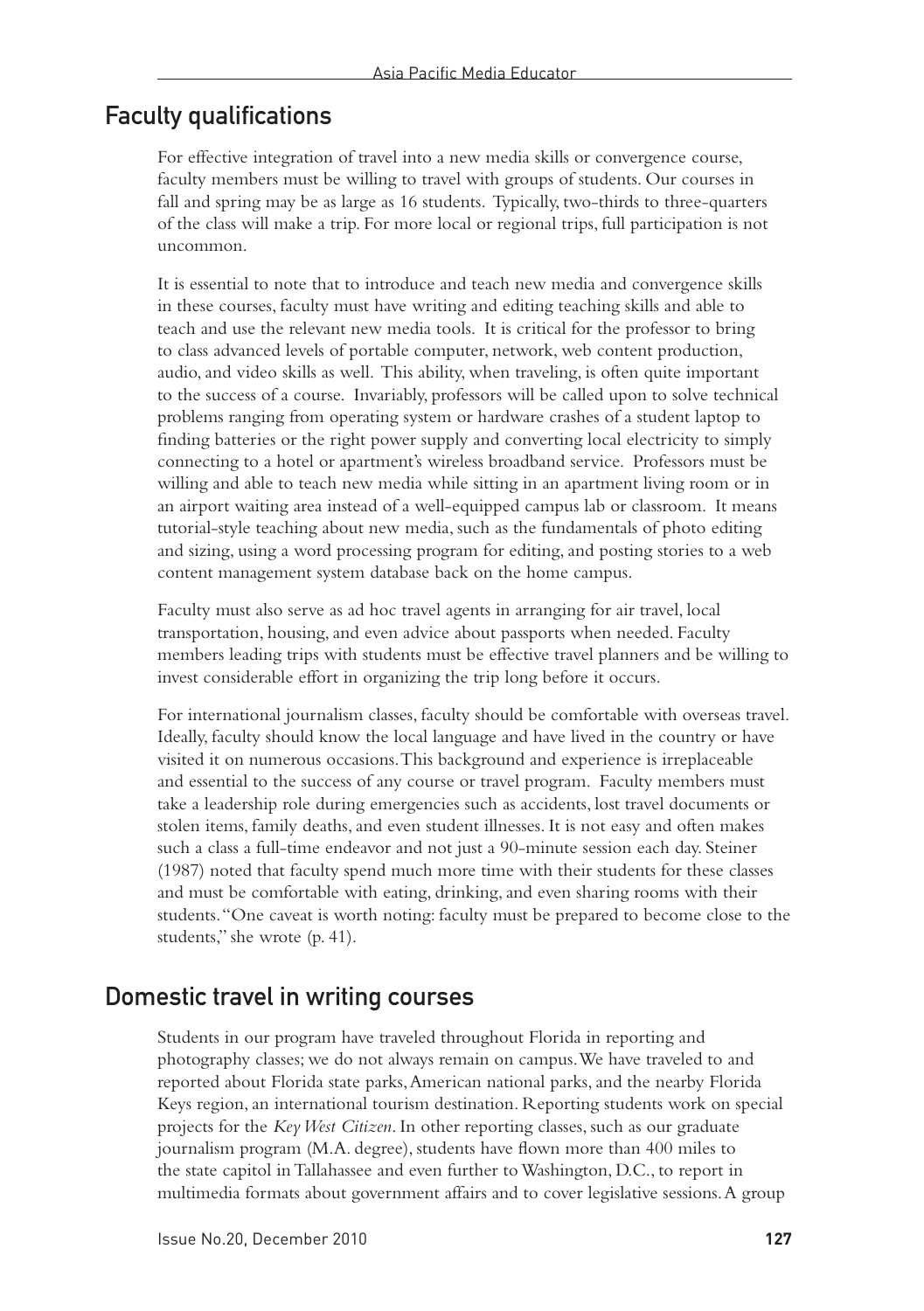of graduate journalism students helped cover the inauguration of President Barack Obama in 2009 for United Press International and other news organizations.

Similar to those in news reporting classes, students have traveled throughout South Florida in our feature writing classes during the past decade. The class occasionally helps with work for the *Key West Citizen (http://keysnews.com/)*, but most of the work has been connected to an eight-year-old project involving the national parks of the United States titled *"Our National Parks" (http://ournationalparks.us)*. There are three national parks and a large national wetlands preserve in South Florida and we take advantage of it. But most importantly, we have traveled outside of Florida for much of our multimedia web work. Since these are more advanced students— juniors and seniors— they are better suited for extended travel and able to produce quality content from such trips. Work on the project has also taken us to Northern California, Virginia, the U.S. Virgin Islands, Puerto Rico, Louisiana, Massachusetts, Pennsylvania, Arizona, Nevada, New York, and Washington, D.C.

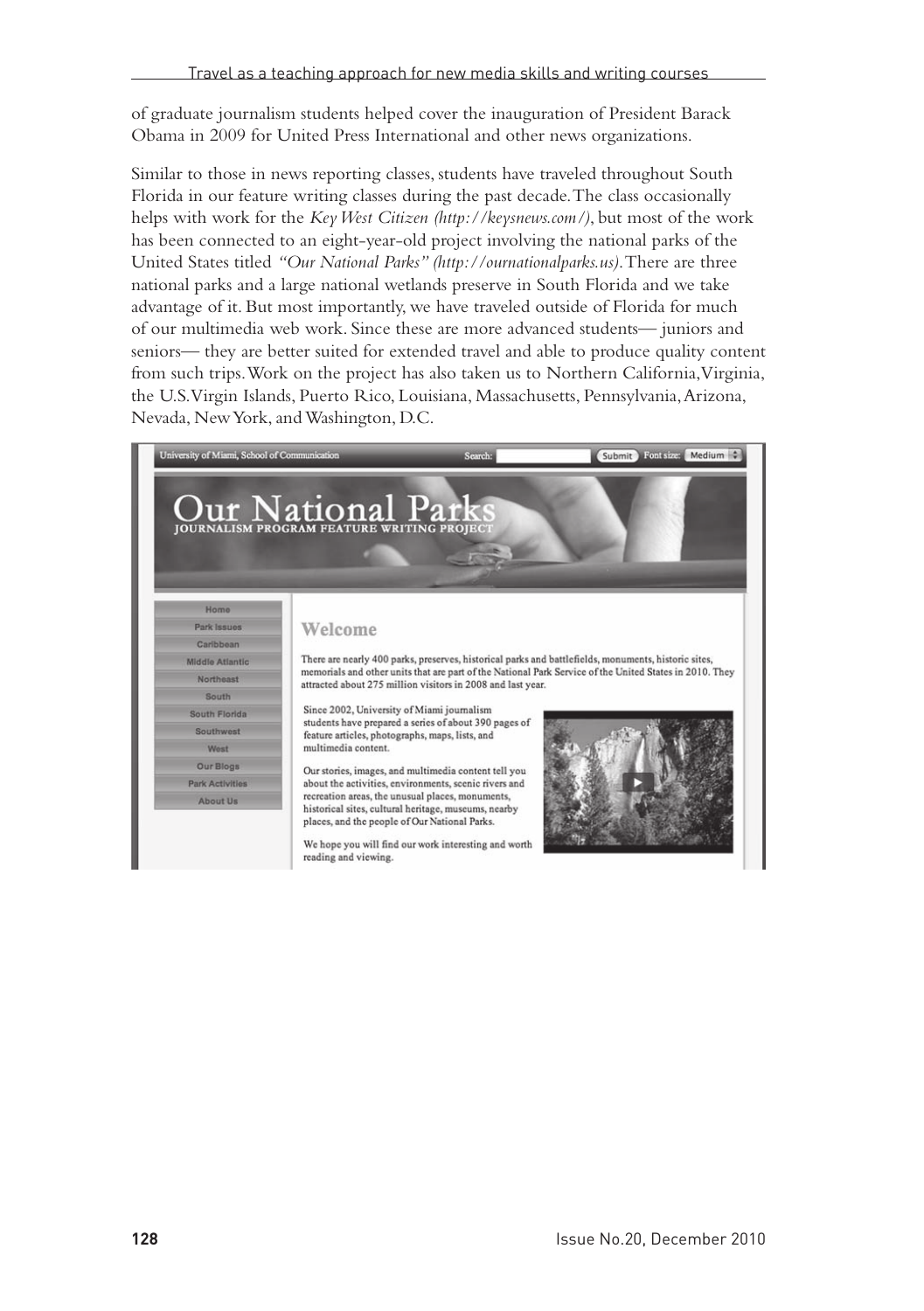#### International travel in writing courses



We regularly offer feature writing, general reporting, and visual communication courses in an international setting. We have recently taught travel writing and feature writing summer classes with multimedia approaches in the People's Republic of China and Thailand *(http://com.miami.edu/china)* and in the Czech Republic, Germany, Slovenia, and Italy *(http://viscom.miami.edu/prague/).* The courses in Western and Central Europe offer strong design, web production, and photography components in combination with new media and convergence tools.

The courses emphasise on writing or graphic design-photography assignments using multimedia skills and new media tools. In feature writing and travel writing, however, we take students to locations that lend themselves to stories about arts and culture, historical and archaeological sites, people, museums, local lifestyles, activities such as shopping, nightlife, and dining, special events such as festivals, and even traditional tourist attractions. The same approach is used in Europe.

The courses also incorporate considerable interaction with local experts. In addition to class related activities, it is essential to give students time to explore. We do not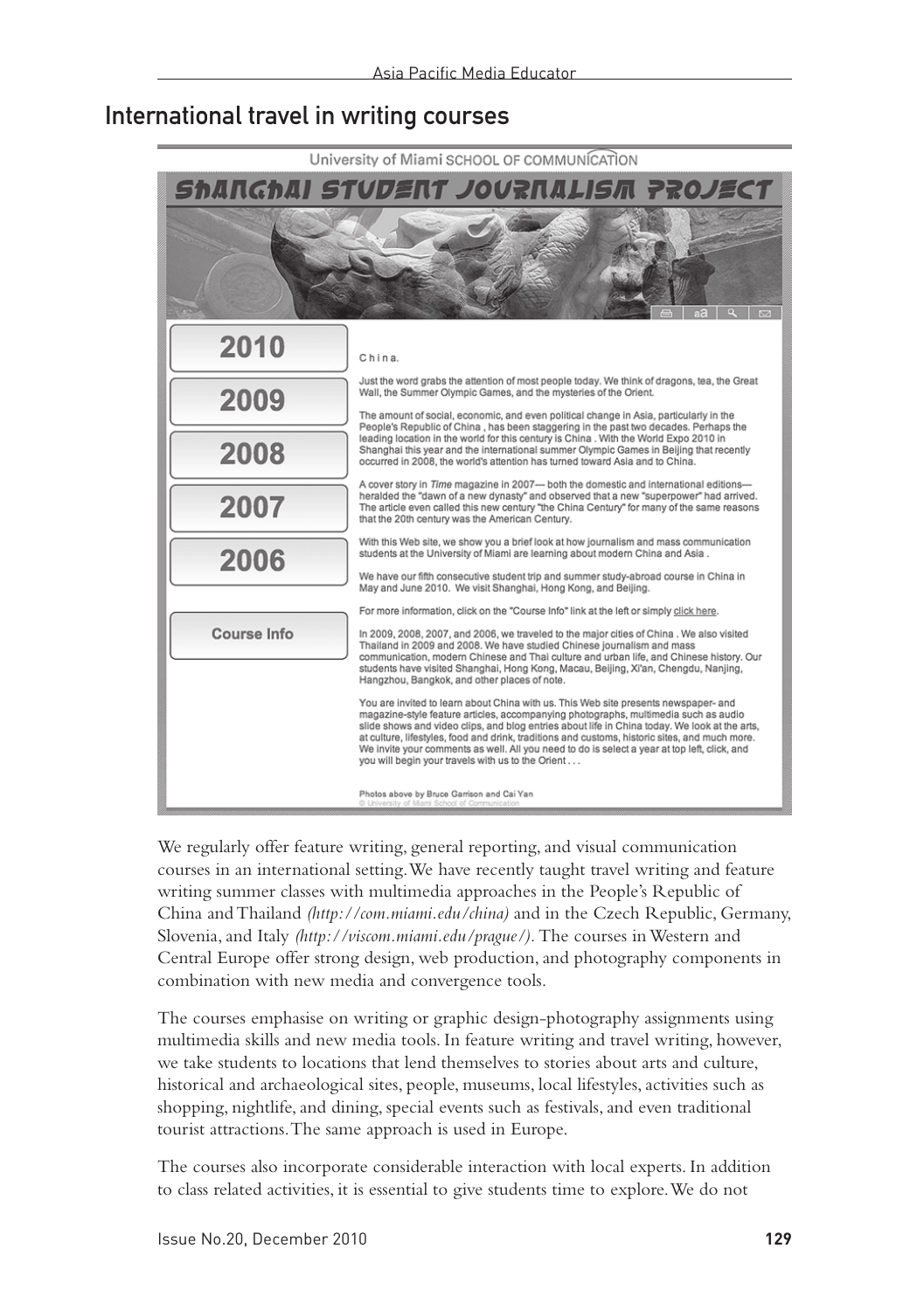schedule every minute of every day. While exploring, students are also developing story ideas for their course projects. But this free time lets students pursue individual interests and objectives for the trip.

#### New media and outlets for course projects

There needs to be an outlet for the student multimedia projects. Students will produce considerable written and visual content during a course of this kind. Our courses not only develop as many as 50 feature stories per semester, but can also generate hundreds of photographs and audio and video to accompany the written stories or to stand alone. The most common outlets are websites.

Another option is to work with a local commercial news organization as we do for projects in South Florida. This places the production costs and any advertising sales burden on the commercial enterprise and not on the class. This adds another layer of editorial oversight and transfers publication control to the publisher. Less expensive options are websites since these only require site development costs. This requires available web expertise and access to the school's web server. In cases where a writing class professor does not have expertise nor have students who can provide it, the option of working with another professor's online journalism, web design, or multimedia class should be considered. For most universities and colleges, the web outlet option seems ideal.

Regardless of whether the outlet is online or in traditional print form, there is need for common software in addition to the hardware discussed above. While students use either PC or Mac portable computers, a variety of digital still cameras, digital audio and video recorders, and cell phones, we have a common software approach. Our school, not just the new media and travel courses, have adopted certain software because of its use in the industry. Our students most often use software in the Microsoft Office suite such as Word, Microsoft's Windows Movie Maker, or programs that are part of the Adobe Creative Suite such as Photoshop, Dreamweaver, Flash, and Illustrator, and Apple's iMovie, Final Cut Express, and Final Cut Pro for audio-video editing.

#### Academic and pedagogical benefits

Much have been written about the positive impact of study-abroad experiences on students. One study notes the potential positive changes in a student's maturity and self confidence, worldviews, interests in academic activities, educational experiences, new or reinforced commitment to study foreign language, understanding of native cultural values and biases, greater diversity of daily experiences and friends, increased skill sets for professional development, and even completely new career interests (Dwyer & Peters, 2004).

The benefits outweigh the teething problems that inevitably occur in travel-based courses. Our students may initially see the course as fun, but do not see the trip or course as a vacation where they will work less or learn less. In fact, the appeal of visiting foreign places serves as motivation and a context in which students do not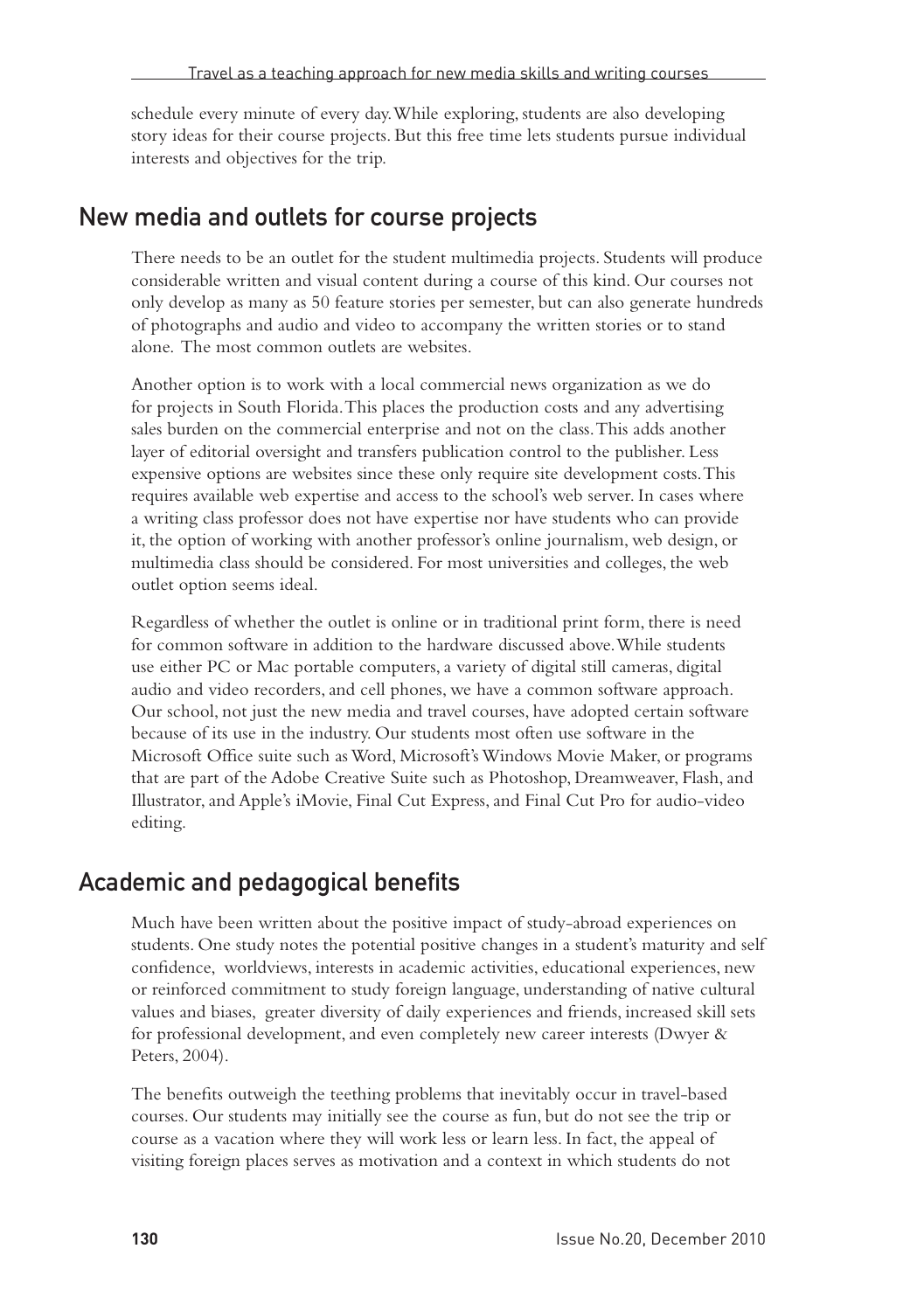always experience in ordinary class work. This translates to additional effort by the students in their reporting, writing, and other creative processes.

The travel projects also foster teamwork. Students who consider themselves primarily writers work with those who are more visually oriented such as photographers, designers, or other visual specialists. It is a valuable result for the project outcome (a limited edition magazine, a news or special project website, or special section of a newspaper). The travel-based multimedia projects also provide useful visibility to the school's journalism or mass communication program by publishing (and identifying ourselves) in print or on the web.

Writers work together to share sources and other resources during the newsgathering process. Often this is something as simple as sharing a taxi or a translator while reporting or photographing. And they may share internet access, laptops, cell phones, digital still and video cameras, digital voice recorders, and other computing resources. Since they are expected to provide photographs and audio-video with their stories, they take photographs and record for one another when necessary. Working in teams is safer too in foreign countries.

Students learn to report under adverse conditions, for instance, where they do not speak the local language and do not know their way around a city. They must report and write in unfamiliar settings such as hotel rooms or even on trains and buses. Thus, students learn to be resourceful and more independent than usual. While circumstances are less difficult when traveling in the United States, students learn from these situations and quickly develop confidence in their abilities in meeting deadlines and industry standard articles.

Small publications such as small-town dailies and larger weeklies appreciate the students' contributions because it creates quality content for them at a comparatively low price. And students like it because they get "clips" and other long-term benefits from a class project.

Students also have the chance to work closely with their project leader-professors. They can see how they work since there is ample opportunity to edit with the student present. Similarly, it also gives professors the chance to see their students working in the field—conducting interviews, shooting photographs, making phone calls, conducting background research, exploring for ideas, and simply working with others in a team context. "Field work requires them (students) to work together to accommodate mutual needs and to cooperate in meeting significant professional as well as personal and interpersonal challenges," noted Steiner (1987).

#### Educational challenges

Travel costs a lot of money. It is not easy for universities today to raise funds to travel to Asia, South America, Europe, or sometimes even to locations near a campus. We obtain the needed funding in two ways. First, we try to cover expenses with support from the publications for which we produce content. For example, we were able to pay our travel expenses for trips to the Florida Keys through funding by the daily *Key West Citizen.* The newspaper pays us out of its freelance budget. We also look for some outside sources for funding such as foundations or similar organizations. And our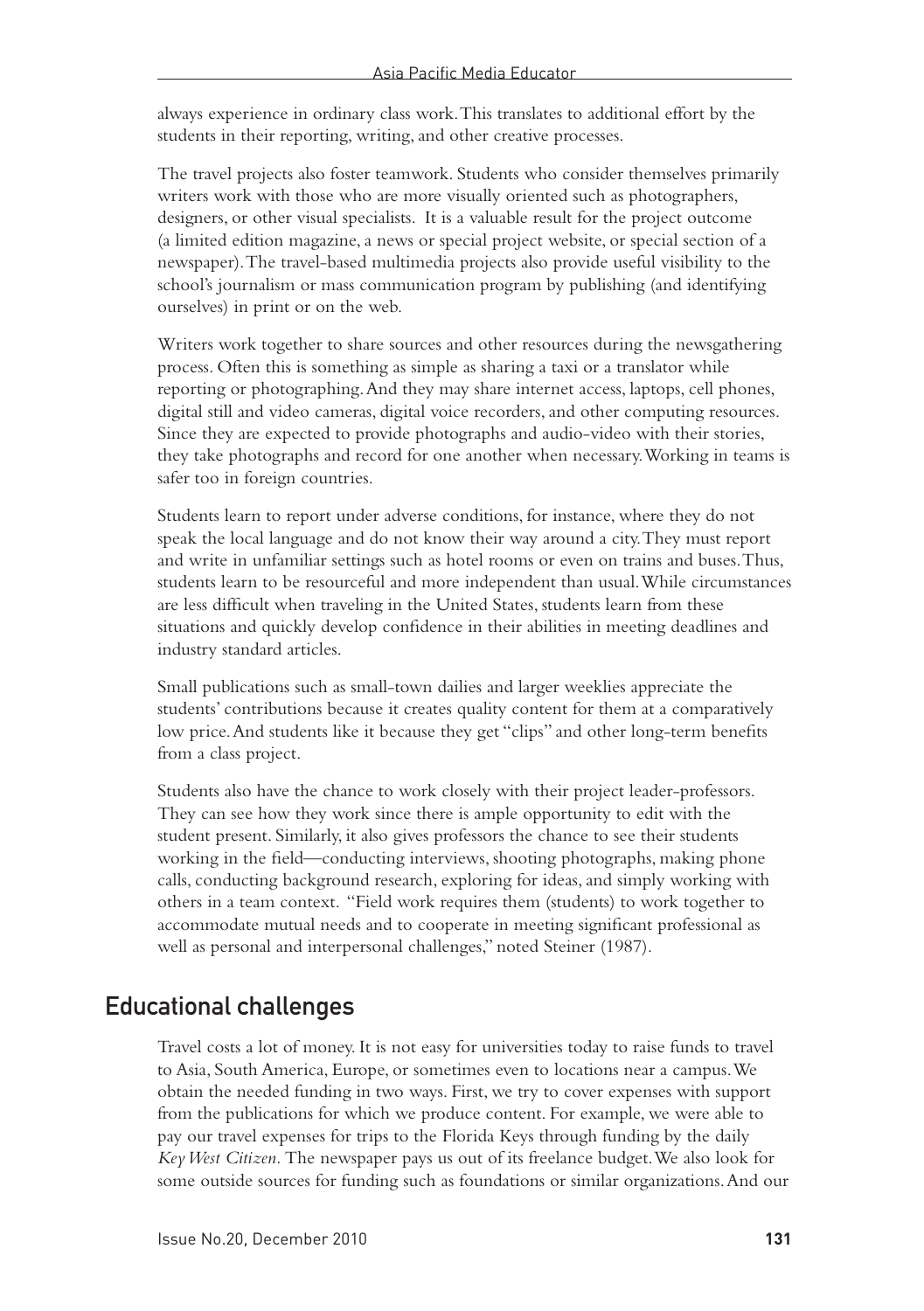faculty members have recently obtained funding from the private Special Olympics and the federal National Park Service. There may be other groups providing funding and the effort to find them would be worthwhile.

Second, the arrangement for internal funding, in our case, is a variation of the matching-grant approach. Our school funding pays for hotel, some admission fees, and local transportation expenses (such as rental cars and airport transfers) but our students must pay for airfare and their own food and entertainment. We also have a policy to include, not exclude, if students want to participate but cannot afford to do so. In cases where a student cannot buy an airplane ticket, we try to fund it.

Group size is a problem if a class is allowed to become large in order to balance a budget. Basic group movement and activity logistics become difficult. For example, it is not always easy for a group of 20 to 30 students to travel from place to place or to enter a restaurant and expect to be seated together. And it makes getting around more complicated. Smaller groups work much better for skills-based mass communication classes.

These courses take time, much more time than many home campus courses. Travel itself requires additional time. Faculty must make time for it in busy schedules. Even for home-campus courses that incorporate a three or four-day trip, there will be problems. Not all students like to travel. Some students will have conflicts arising from work, family, and other classes that sometimes cannot be resolved.

Careless students sometimes can create difficulties (but most do not). Students lose passports, air tickets, purses, and even entire suitcases. As inexperienced travelers, they can be vulnerable to personal safety risks. They can be homesick about being separated from loved ones for long periods of time or about being taken out of their comfort zones, not eating favorite foods, and even troubled by minor illnesses. Some students experience culture shock. Carefully screening students for their reporting and writing experience and aptitude for travels can mitigate these problems. Screening, filing required administrative paperwork (e.g., course listings, risk management, health), creating promotional materials, and fulfilling various institutional travel policies take additional time.

There are often hidden costs for students and faculty. These include research and teaching materials, admission fees for attractions, guidebooks, visas, ground transportation, cell phone time, online access at many hotels, laptop computer and digital camera gear, batteries, storage media, international and national long distance, souvenirs, and excess or overweight baggage fees— to mention only a few examples.

### Conclusion

Success for domestic travel and international travel in courses implementing new media and convergence approaches is contingent on the level of planning and the foundation of a strong course project or theme. For integration of travel into existing courses at a domestic level, these factors will enhance chances of success:

- 1. A strong new media project idea to motivate student participation and effort.
- 2. There must be significant faculty interest in the project.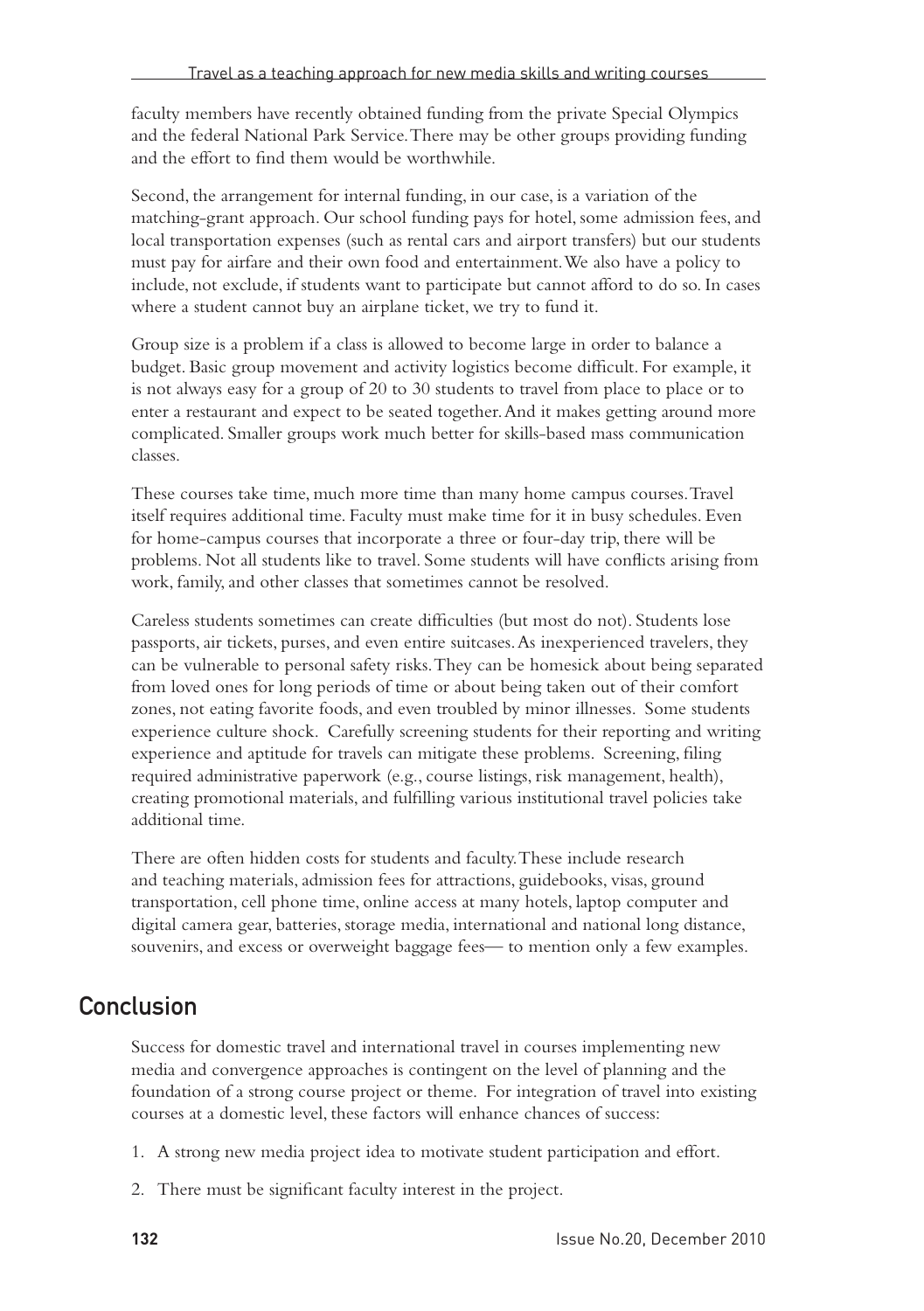- 3. Partial or full funding for student and faculty expenses for shorter national or regional trips.
- 4. Administrative and faculty support.
- 5. The project must satisfy course assignment requirements and student skill development needs.
- 6. The project should be appropriately timed. For instance, travel works well for final projects or semester-end assignments.
- 7. Schools should be prepared to provide, on loan, needed new media and multimedia resources (such as Internet access, digital still and video cameras, digital audio recorders, production software, Web servers, and other equipment) needed by students for field work.

International programs require even more from institutions, faculty, and students. The elements for success include:

- 1. There must be a workable plan or strategy for an entire international journalism course, especially those utilizing new media. Basic support needs must be met and the plan should fit within a bigger context such as an international or global studies program or a new media program.
- 2. There must be strong administrative support at department, school and university level for internationalisation of journalism programs.
- 3. Faculty interest in overseas travel and teaching must be high. Faculty should selfselect into the program. Similarly, faculty leadership is expected and required in the program's conception, recruiting, and execution.
- 4. The international course must meet students' academic needs. It should be acceptable for major requirements or electives, for example. For non-majors, it should count as electives or general studies requirements credits.
- 5. Adequate institutional and departmental funding must be available to administer and promote programs as well as to pay for the course itself.
- 6. Student funding should be acquired and distributed as needed to eligible students.
- 7. There must be a core group of students in the department or school with financial resources to travel abroad and with the new media tools and skills to meet minimum course needs.
- 8. The course should be offered when it is not in conflict with other aspects of the students' and faculty member's schedules. This is commonly during summer or intersession periods. Longer periods for fall and spring seem feasible, but would require an even greater commitment by all groups involved.
- 9. There should be a general global view and a desire to enhance student information and computer technology literacy in the host school and on campus in general. This means a campus-wide positive attitude about the study of international and global issues and a fundamental interest in overseas study among students as well as an environment that supports and encourages use of new media technologies.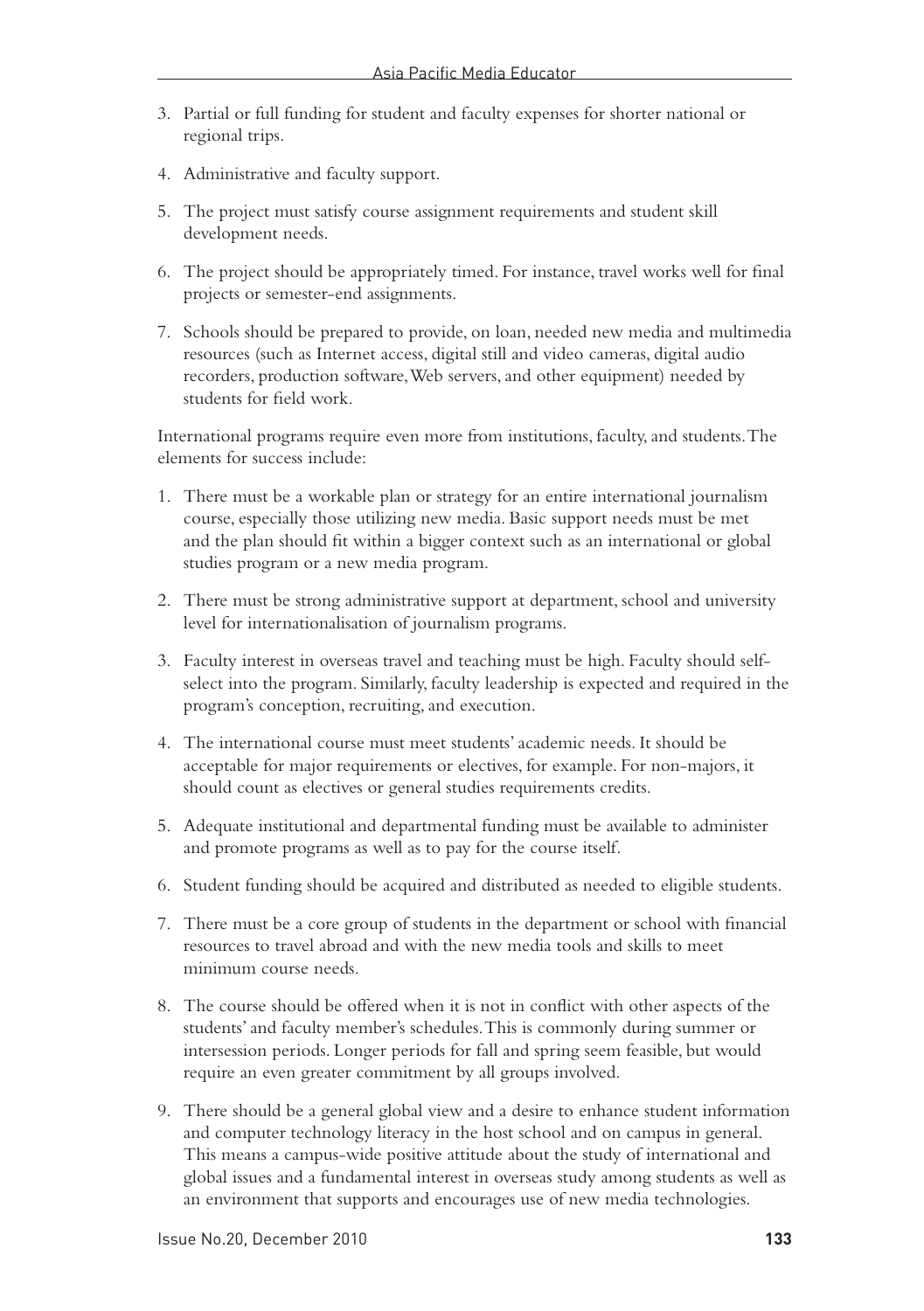#### **References**

- Anonymous (2006, 13 November). "American Students Explore the World in Study Abroad," Associated Press, http://www.cnn.com/2006/EDUCATION/11/13/study.abroad.ap/ index.html, accessed 13 November, 2006.
- Braskamp, Larry A., David C. Braskamp, and Kelly Merrill (2009, Fall). "Assessing Progress in Global Learning and Development of Students with Education Abroad Experiences," *Frontiers*, 18, 101-118.
- Budden, Michael Craig, Aristides R. Baraya, and Rusty L. Juban (2005, June). "Developing an MBA Study-Abroad Program at Southeastern Louisiana University," *Business Communication Quarterly,* 68(2), 233-236.
- Callahan, Sidney (2003, Winter). "New Challenges of Globalization for Journalism," *Journal of Mass Media Ethics*, 18(1), 3-15.
- Casey, Jr., William E. (1976, October). "Election Campaign Helps Students Learn Under Fire," *Journalism Educator,* 31(3), 42-44.
- Deuze, Mark (2001, Spring). "Educating 'New" Journalists: Challenges to the Curriculum," *Journalism & Mass Communication Educator*, 56(1), 4-17.
- Dewey, John (1938). *Experience and Education*, Macmillan, New York.
- Dewey, John (1944). *Democracy and Education*, The Free Press, New York.
- Dwyer, Mary M., and Courtney K. Peters (2004, March/April). "The Benefits of Study Abroad: New Study Confirms Significant Gains," *Transitions Abroad Magazine*, http://www. transitionsabroad.com/publications/magazine/0403/benefits\_study\_abroad.shtml, accessed 4 December, 2006.
- Friedlander, Jay (1978, October). "Professor, class 'take over' state's largest weekly," *Journalism Educator*, 33(3), 48-49.
- Gardner, Deborah, and Sharon Witherell (2004, 15 November). "Study Abroad Surging Among American Students: After Sept. 11, Interest in Study Abroad Continues to Grow Rapidly," unpublished press release, Institute of International Education, http://opendoors.iienetwork. org/?p=50138, accessed 4 December, 2006.
- Gutierrez, Robert, Bhandari, Rajika and Obst, Daniel (2008, May). "Exploring Host Country Capacity for Increasing U.S. Study Abroad," unpublished white paper, Institute of International Education, http://www.iie.org/Content/NavigationMenu/Research\_and\_ Evaluation/Study\_Abroad\_Capacity/StudyAbroad\_WhitePaper2.pdf, accessed 8 April, 2009.
- Harper, Nancy L. (1977, October). "Analogic approach prepares students for 'real world'," *Journalism Educator*, 32(3), 69-75.
- Holm, Hans-Henrik. (2002, Winter). "The Forgotten Globalization of Journalism Education," *Journalism & Mass Communication Educator*, 56(4), 67-71.
- Kochersberger, Jr., Robert C. (1984, Summer). "1984 elections can provide rich exercise for J-students," *Journalism Educator,* 39(2), 3-4.
- Oblinger, Diana G. and James L. Oblinger, eds. (2005). *Educating the Net Generation*, Educause e-book, Washington, D.C. and Boulder, Colorado, available electronically at http://www. educause.edu/educatingthenetgen/ (ISBN 0-9672853-2-1), accessed 1 February, 2009.
- Olson, Lyle D., and John E. Getz (2004, August). "Making their Way in the World: Journalism Students' Global Awareness," unpublished paper presented to the Association for Education in Journalism and Mass Communication, Toronto.
- O'Keefe, M. Timothy (1979, January). "Traveling seminar exposes students to top journalists," *Journalism Educator,* 33(4), 21-22.